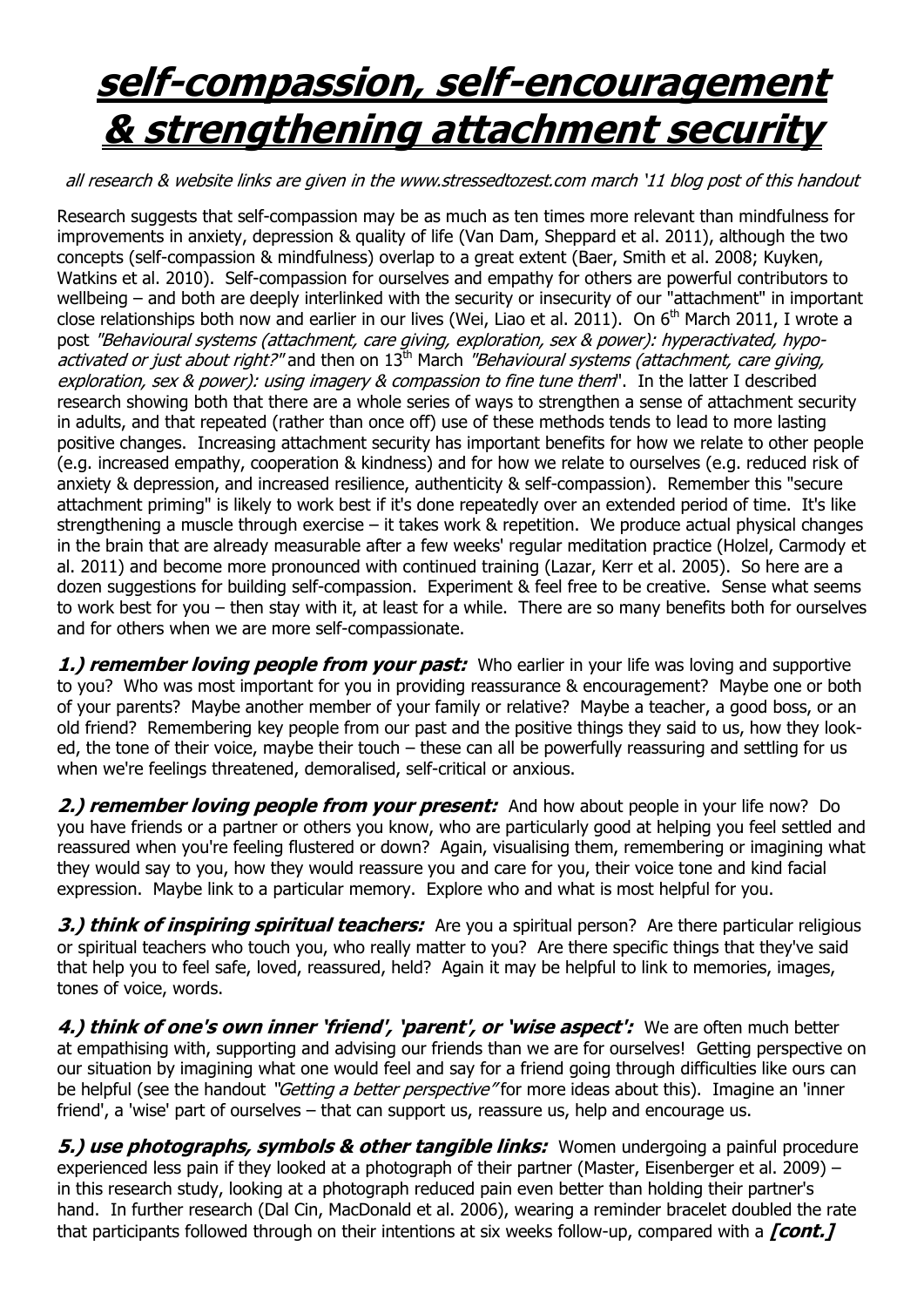group who had intended to act but hadn't been given any physical reminder to wear. Photographs of those who particularly love and support us, physical reminders, religious symbols – carrying or wearing these links can help us feel cared for and safe.

**6.) use favourite quotations, bible verses, buddhist sayings & inspiring writings:** Maybe you've come across sayings (spiritual or lay) that particularly touch you, that particularly help you to feel peaceful, safe & content. There"s research suggesting that it"s the experience of contentment & safeness that combats self-criticism, insecure attachment, anxiety & depression more than just feeling other types of relaxed or activated positive emotion [\(Gilbert, McEwan et al. 2008\).](http://www.informaworld.com/10.1080/17439760801999461) Try learning the words to repeat to yourself, maybe try "meditating" on them, maybe write them down and carry them with you.

## **7.) write yourself messages on a card you carry, on your phone, or your computer:**

There are several research studies showing important benefits from using this kind of writing [\(Kelly, Zuroff](https://webspace.utexas.edu/neffk/pubs/Zuroff%20self-soothing.pdf)  [et al. 2009;](https://webspace.utexas.edu/neffk/pubs/Zuroff%20self-soothing.pdf) [Shapira & Mongrain 2010\).](http://www.informaworld.com/10.1080/17439760.2010.516763) Typical instructions might involve visualising a "compassionate" image characterized by warmth, acceptance, reassurance, and a desire to soothe distress. This image was also to possess qualities of wisdom, empathy, forgiveness and non-judgment. Participants were asked to spend thirty seconds visualizing this image, focusing on the compassionate other's tone of voice, body language, size, and emotions" and then to write from the perspective of this compassionate, soothing image "five statements to themselves ... onto five separate cue cards ... participants were ... told to repeat their compassionate self-statements three times per day (morning, midday, and evening), over the next two weeks, while engaging in compassionate imagery. They were told to spend approximately one minute visualizing their warm, accepting image and up to four minutes reading their self-statements repeatedly out loud with emotion and warmth". This is basically a three times daily mini-meditation. The handout ["Moods affect us quickly & powerfully"](http://goodmedicine.org.uk/files/effects%20of%20our%20moods.PPT) illustrate that we're potentially doing something pretty powerful here. If we really allow ourselves to feel into, visualise & be emotionally affected by each five minute minimeditation, then we can produce physical, psychological & biochemical changes that are fully capable of lasting to the next mini-meditation we do a few hours later. Other successful research interventions have used variants on this kind of theme, encouraging participants to try to make the experience vivid and emotion-eliciting.

**8.) use songs & music - to listen to or to sing yourself:** Music has powerful effects on us. In fact research suggests that the primary reason people give for listening to music is to manage/regulate their moods [\(Lonsdale and North 2011\)](http://dx.doi.org/10.1348/000712610X506831). We know that well-chosen music and lyrics promote empathy and helping behaviours [\(Greitmeyer 2009\)](http://www.ncbi.nlm.nih.gov/entrez/query.fcgi?cmd=Retrieve&db=PubMed&dopt=Citation&list_uids=19648562) and singing can boost feelings of wellbeing [\(Grape, Sandgren et](http://www.ncbi.nlm.nih.gov/entrez/query.fcgi?cmd=Retrieve&db=PubMed&dopt=Citation&list_uids=12814197)  [al. 2003\).](http://www.ncbi.nlm.nih.gov/entrez/query.fcgi?cmd=Retrieve&db=PubMed&dopt=Citation&list_uids=12814197) See the blog ["Therapeutic use of film, music & poetry"](http://www.goodmedicine.org.uk/stressedtozest/2009/09/therapeutic-use-film-music-poetry) (posted in September '09) for more about this. What kind of music/lyrics help you feel more at peace? My choices date me – they include the Beatles ["Let it be"](http://www.google.co.uk/search?sourceid=ie7&q=beatles+let+it+be&rls=com.microsoft:en-gb:IE-SearchBox&ie=UTF-8&oe=UTF-8&rlz=1I7SMSN&redir_esc=&ei=-J6JTcv7PIywhQeG0I26Dg), John Lennon's ["Imagine"](http://www.google.co.uk/search?sourceid=ie7&q=john+lennon+imagine&rls=com.microsoft:en-gb:IE-SearchBox&ie=UTF-8&oe=UTF-8&rlz=1I7SMSN&redir_esc=&ei=J5-JTZLXJJOzhAf8tKWwDg), Bob Marley's ["One love"](http://www.google.co.uk/search?sourceid=ie7&q=marley+one+love&rls=com.microsoft:en-gb:IE-SearchBox&ie=UTF-8&oe=UTF-8&rlz=1I7SMSN&redir_esc=&ei=v56JTYGpGoOYhQez1Ji-Dg) & ["Three little birds"](http://www.google.co.uk/search?sourceid=ie7&q=marley+three+little+birds&rls=com.microsoft:en-gb:IE-SearchBox&ie=UTF-8&oe=UTF-8&rlz=1I7SMSN&redir_esc=&ei=fJ6JTbjBIpKahQfZ5LykDg), Farka Toure & Diabate's ["In the heart of the moon"](http://www.google.co.uk/search?sourceid=ie7&q=toumani+diabate+in+the+heart+of+the+moon&rls=com.microsoft:en-gb:IE-SearchBox&ie=UTF-8&oe=UTF-8&rlz=1I7SMSN&redir_esc=&ei=uCuLTfeFJIW4hAfI2LWkDg), Newton's ["Amazing grace"](http://en.wikipedia.org/wiki/Amazing_Grace), slow movements of beautiful classical pieces (Beethoven, Bruch, Mendelssohn, Mozart ... ), much sacred music, so many great choices. What works for you? Consider playing them to yourself regularly. Put them on an MP3 player or phone to carry with you. Learn lyrics and sing them to yourself, silently or out loud. Have fun.

**9.) use 'terms of endearment', kind voice tone & touch:** Kristin Neff, in the fourth of her helpful seven ["Exercises to increase self-compassion"](http://www.self-compassion.org/index.html) suggests " ... imagine what a very compassionate friend would say to you ... it might help to use a term of endearment that strengthens expressed feelings of warmth and care (but only if it feels natural rather than schmaltzy.) ... while engaging in this supportive self-talk, you might want to try gently stroking your arm, or holding your face tenderly in your hands (as long as no one's looking). Physical gestures of warmth can tap into the caregiving system even if you're having trouble calling up emotions of kindness at first, releasing oxytocin that will help change your biochemistry. The important thing is that you start acting kindly, and feelings of true warmth and caring will eventually follow." The "terms of endearment" interests me particularly. Have people important to you in your life called you by a loving nickname. Are there gentle, caring names/words you use talking to those you particularly care about. Could you try using the nickname, the caring names/words sometimes when you're internally encouraging yourself. I find myself doing this spontaneously – it helps to soothe, warm, encourage & even amuse me!

**10.) link with relaxation, mindfulness & embodied cognition:** The handouts ["Embodied](http://www.goodmedicine.org.uk/stressedtozest/2011/02/embodied-cognition-posture-feelings)  [cognition: posture & feelings"](http://www.goodmedicine.org.uk/stressedtozest/2011/02/embodied-cognition-posture-feelings) & ["Embodied cognition: what to do"](http://www.goodmedicine.org.uk/stressedtozest/2011/02/embodied-cognition-what-do) look at how our body position **[cont.]**